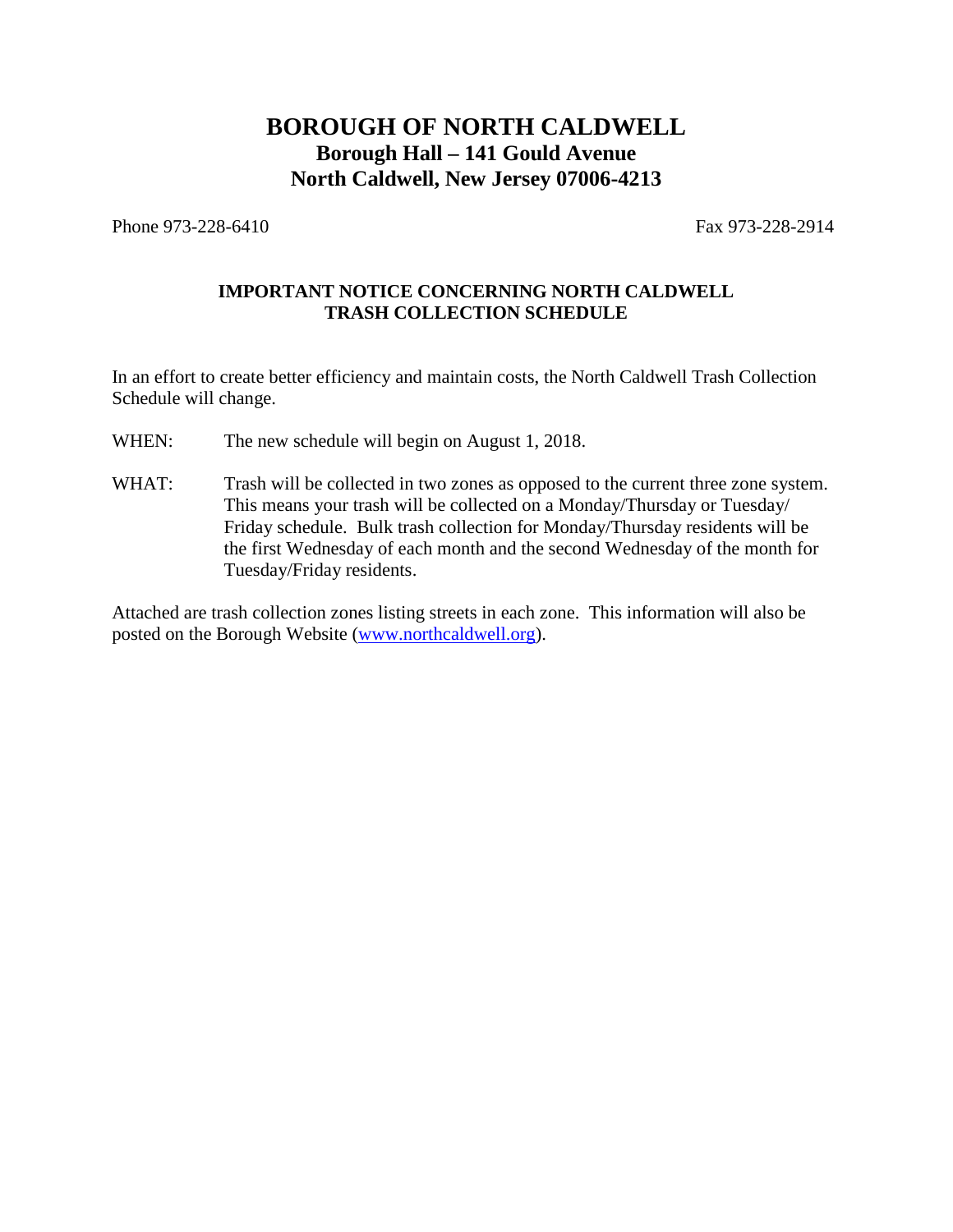# **TRASH COLLECTION ZONE LISTING**

#### **MONDAY & THURSDAY**

Acorn Place Amelia Street Andover Drive Arbor Road Aspen Drive Balsam Place Blackberry Lane Bloomfield Avenue Brookside Terrace Brookwood Drive Byron Road Canterbury Drive Courter Lane Coventry Lane Cypress Avenue Deer Trail Road Dogwood Place Elm Road Estella Avenue Ferndale Road Four Seasons Drive Fox Run Glenview Road Harding Avenue Harvest Lane\* Hemlock Drive Hickory Drive Highland Drive Hill Street Hilltop Drive\* Jasmine Place Kenwood Court Knollwood Drive

Lakeside Avenue Laurel Court Lilac Court McDonough Place Meadow Lane Mountain Avenue (325<) Mountain Place Norwood Terrace Old Farm Road Orient Way Park Avenue Rickland Drive Robin Hill Road Roosevelt Boulevard Rose Avenue Sagamore Drive\* Sheffield Road Skyline Drive Sleepy Hollow Court Smull Avenue Soder Road Sparrow Drive Stony Brook Drive The Crossing Timber Drive Vale Place White Oak Drive Wildwood Drive Willow Brook Drive Willow Lane Wind Ridge Drive Winding Way York Place

\*Currently under construction